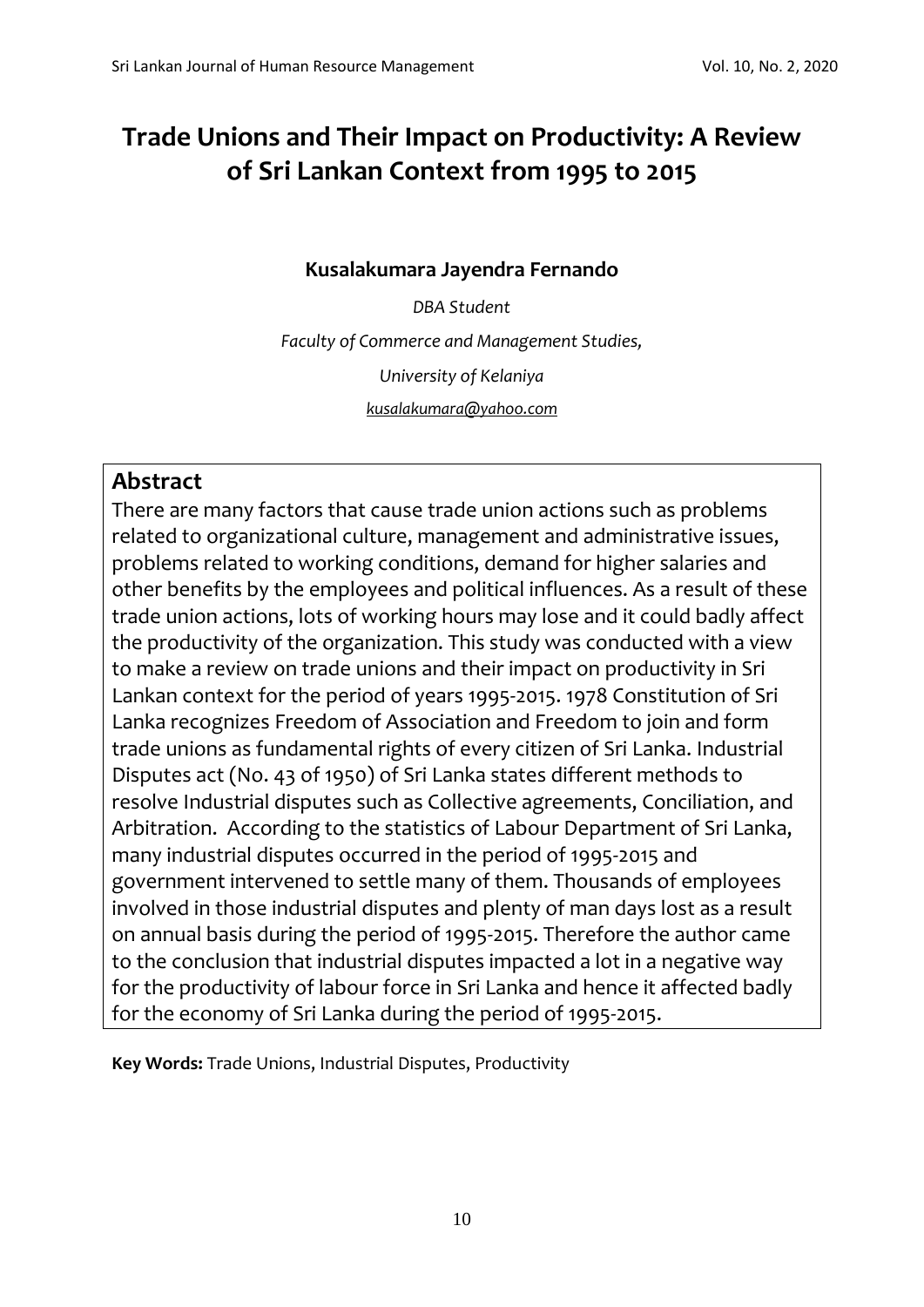## **Introduction**

Employers and employees have different kinds of interests. Employers try to maximize their profits for their capital investments and employees try to get maximum benefits for their service, and to get appropriate working conditions from the employers. Those different interests are conflicting and disagreements between employers and employees occur as a result of it. There are many factors that cause trade union actions such as problems related to organizational culture, management and administrative issues, problems related to working conditions, demand for higher salaries and other benefits by the employees and political influences to trade unions which have links to political parties. Due to those factors employees engage with trade union actions such as strikes, overtime-ban, falling sick and work-to-rule. As a result of these trade union actions, lots of working hours may lose and overall performance level of the organization goes down and finally it badly affects the productivity of the organization.

Sri Lanka has a long history of trade union actions. From the beginning of the trade union movements in Sri Lanka, trade unions have adopted antagonistic approach toward the managers (employers). In that early period many trade unions had affiliations with Marxist and Leninist political parties which were agitated against colonialism and class struggle. Market economic policies were introduced to Sri Lanka in 1977 and it created many changes in business environment in Sri Lanka. Due to the market economy, competition among the organizations was increased and therefore industrial harmony became significant factor for organizations to survive in the market. So, after 1977, trade unions had to change their antagonistic approach toward management. Also new generation of employees are more concerned about their welfare than politics. Over the years many industrial disputes occurred and large number of working hours got lost as a result of it.

The author did making a critical literature review by referring to the statistics of Labour Department of Sri Lanka related to trade unions and industrial disputes during the period of 1995-2015 and made a conclusion with regard to the impact of trade unions on productivity in the Sri Lankan context from 1995-2015.

## **Literature Review**

#### **The definitions of trade unions and their objectives**

In the industrial relations, employees are normally represented by trade unions. However there are employers' trade unions too such as Employers Federation of Ceylon. There are many definitions for Trade Unions.

Aswathappa (2003, p481) stated as "Trade unions are voluntary organizations of workers or employers formed to promote and protect interests through collective action". Also Mondy and Robert (2005, p9) "A union is comprised of employees who have joined together for the purpose of dealing with their employer". As well as Freeman and Medoff (1984) described Trade Unions as principal institution of workers in capitalistic societies in modern world. Trade Unions Ordinance No.14 of 1935 of Sri Lanka defines trade unions as *"means any association or combination of workmen or employers, whether temporary or permanent, having among its objects one or more of the following objects:-*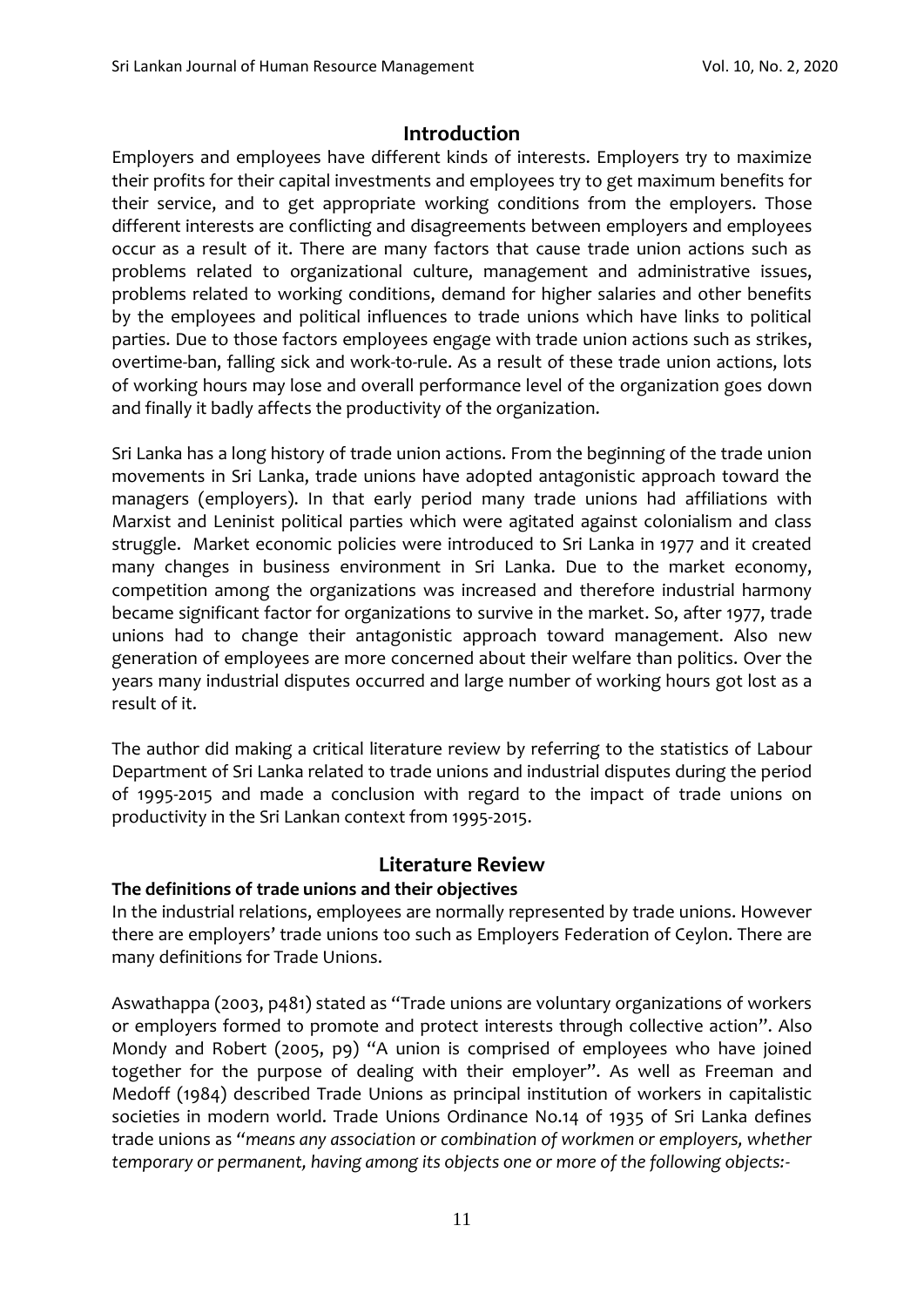- *(a) The regulation of relations between workmen and employers, or between workmen and workmen or between employers and employers; or*
- *(b) The imposing of restrictive conditions on the conduct of any trade or business; or*
- *(c) The representation of either workmen or employers in trade disputes; or*

*(d) The promotion or organization or financing of strikes or lock-outs in any trade or Industry or the provision of pay or other benefits for its members during a strike or lock-out, and includes any federation of two or more trade unions."*

Individual employees have less power than employers in terms of contract of employment. Trade unions organize employees and make their demands collectively to the management. Therefore trade unions strengthen the power of the employees. Armstrong (2006) stated that fundamental purpose of trade unions is to promote and protect the interest of their members. Aswathappa (2003) stated some objectives of Trade Unions. Those are to secure improved terms and conditions of employment and improved status, enhance bargaining power and enhance the level of democratic decision making participation. Dessler (2006) stated that unions have two sets of aims. Those are to ensure union security and to obtain improved wages, hours, working conditions, and benefits for their members.

#### **Historical background of trade unions**

Industrial revolution took place in Europe in the  $18<sup>th</sup>$  century and it led to many socioeconomic changes. Prior to the industrial revolution, economy is based on agriculture and small scale industries. These small scale industries were managed by members of families and it was operating as a self sufficient unit at the villages. During the period of industrial revolution, many new technologies such as the use of steam power were invented. Machines that utilized those innovative technologies such as steam engine and cotton gin were made. These machines enhanced the productivity a lot and therefore some wealthy businessmen started to use these machines in their work places. To operate these machines, large space wanted and large work force needed. So factories were established and poor people worked in there as slaves.

At the beginning factory owners attempted only to maximize their profits and they often neglected employees who worked in the factories. Employees worked in very inappropriate working conditions and they had to work in long working hours such as 16 hours a day. Due to those unsuitable working conditions, many workers suffered from diseases and some of them even died. Also factory owners used child labours for their industries and they provided very low wages for these child workers. These child labours were treated badly in the factories and they have to face many problems in the work place. Therefore employees had to face many problems during the early period of Industrial Revolution. So when time went on workers began to agitate to obtain fair salaries and for more suitable working conditions. It was difficult for them to agitate individually and they used to organize with other workers and made demands collectively. It was the beginning of trade unions. Then trade unions developed gradually and now it become as an important partner in Industrial Relations.

Article 23(4) of Universal Declaration of Human Rights (UDHR), adopted by the general assembly of United Nations, in 1948, declares that "Everyone has the right to form and to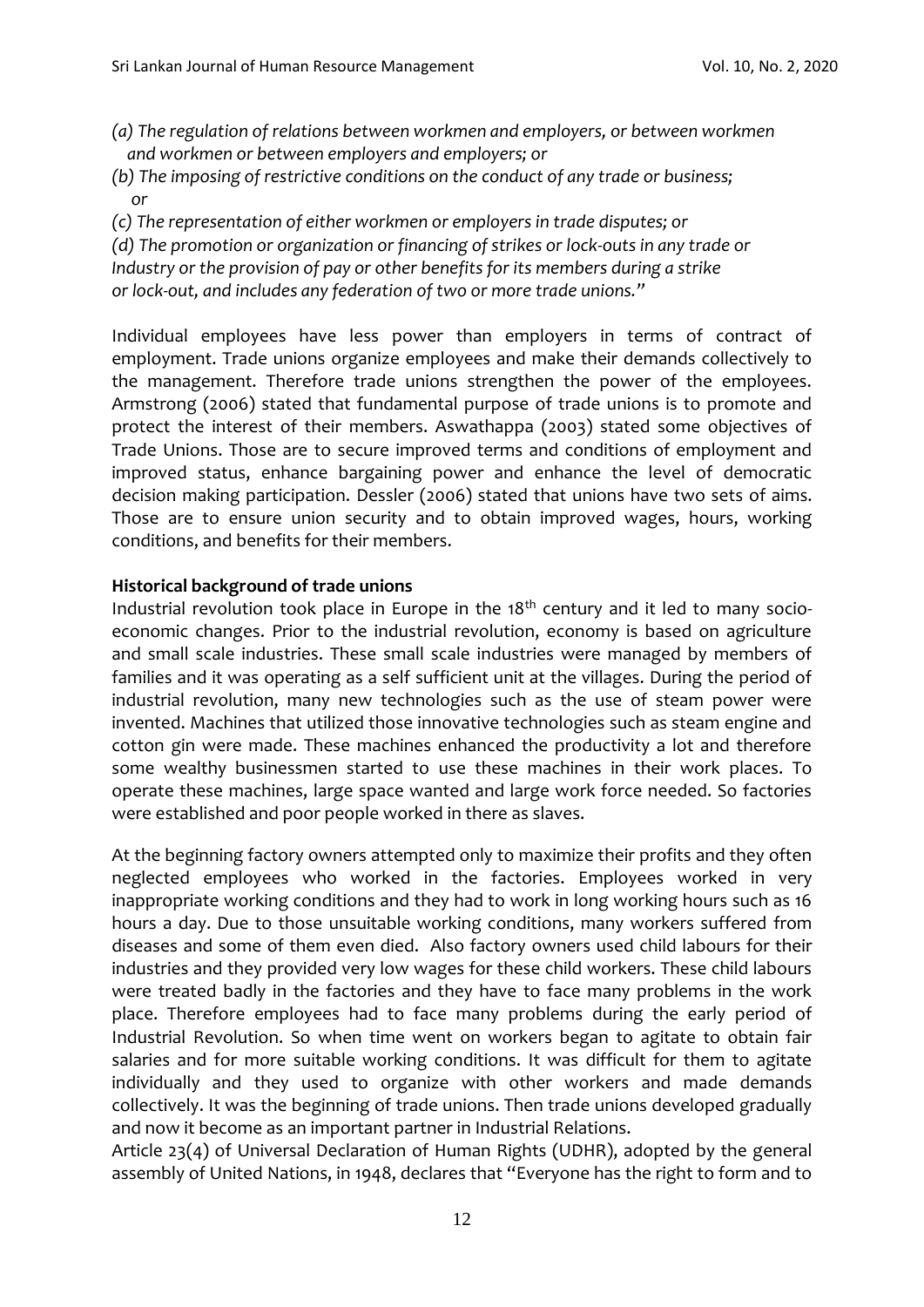join trade unions for the protection of his interests". As well as article 02 of Freedom of Association & Protection of the Right to Organize Convention No. 87 of 1948 of International Labor Organization (ILO) states that "workers and employers, without distinction whatsoever, shall have the right to establish and, subject only to the rules of the organization concerned, to join organizations of their own choosing without previous authorization". Many countries around the world enacted laws which provide legal basis to form and join Trade Unions for workers in their countries by using above conventions and declaration as guidelines. It helps for the developments of Trade Unions.

#### **Trade Unions in Sri Lanka**

Trade Unions in Sri Lanka have a long history exceeding hundred years. In 1893, Ceylon Printers Union was formed and earliest industrial dispute was Printer's Strike in 1893. Since then so many trade union actions took place due to various reasons in Sri Lanka. In 1929, Employer's Federation of Ceylon was formed and they signed the first collective agreement with the Ceylon Trade Union Congress. Following are some legislative enactments that are related to Trade Unions. Article 14(1) of the present Constitution of Sri Lanka recognizes Freedom of Association and Freedom to join and form trade unions as fundamental rights of every citizen of Sri Lanka. According to the Trade Union Ordinance (No. 14 of 1935) seven persons can form and register a trade union and this leads to multiplicity of Trade Unions in Sri Lanka. Also amendment to Industrial Disputes Act in 1999 recognizes a Trade union representing more than 40% of the work force as a bargaining agent. However public sector employees are not covered by this act and they are governed by the Establishment Code which is adopted by cabinet of ministers. Now more than 1500 trade unions are operating in Sri Lanka. Table 01 shows the details of trade unions functioning during 1995-2015.

#### **Industrial Relations**

Managing the interactions between management and trade unions known as Labour Relations or Labour-Management Relations is part of Employee and Labour Relations in Human Resources Management (Opatha, 2009). Industrial Relations can be defined as the tripartite relationship among the employers, employees who are represented by trade unions and the government who settles the disputes among the employers and employees through legislation. Many scholars defined the concept of Industrial Relations in different ways. Barbash (1954) defined Industrial Relations as "Area of study and practice concerned with the administration of the employment function in modern public and private enterprises. This function involves workers, unions, managers, governments and various publics." As mentioned in above definition employees, manager, government and courts and tribunals are partners of Industrial Relations system. Also, Industrial Relations influence different aspects of work life. Opatha (2007) found some factors as strong predictors of Labour-Management relations; union satisfaction at work, worker discipline administration, grievance handling process, worker performance evaluation and Union attitudes.

Schregle (1982) demonstrated that industrial relations is an interdisciplinary field that comprised of the study of all aspects of people at work which includes the study of employees who may or may not members of a trade union, the behavior of employers and trade unions, legal frame work related to employment conditions and economics of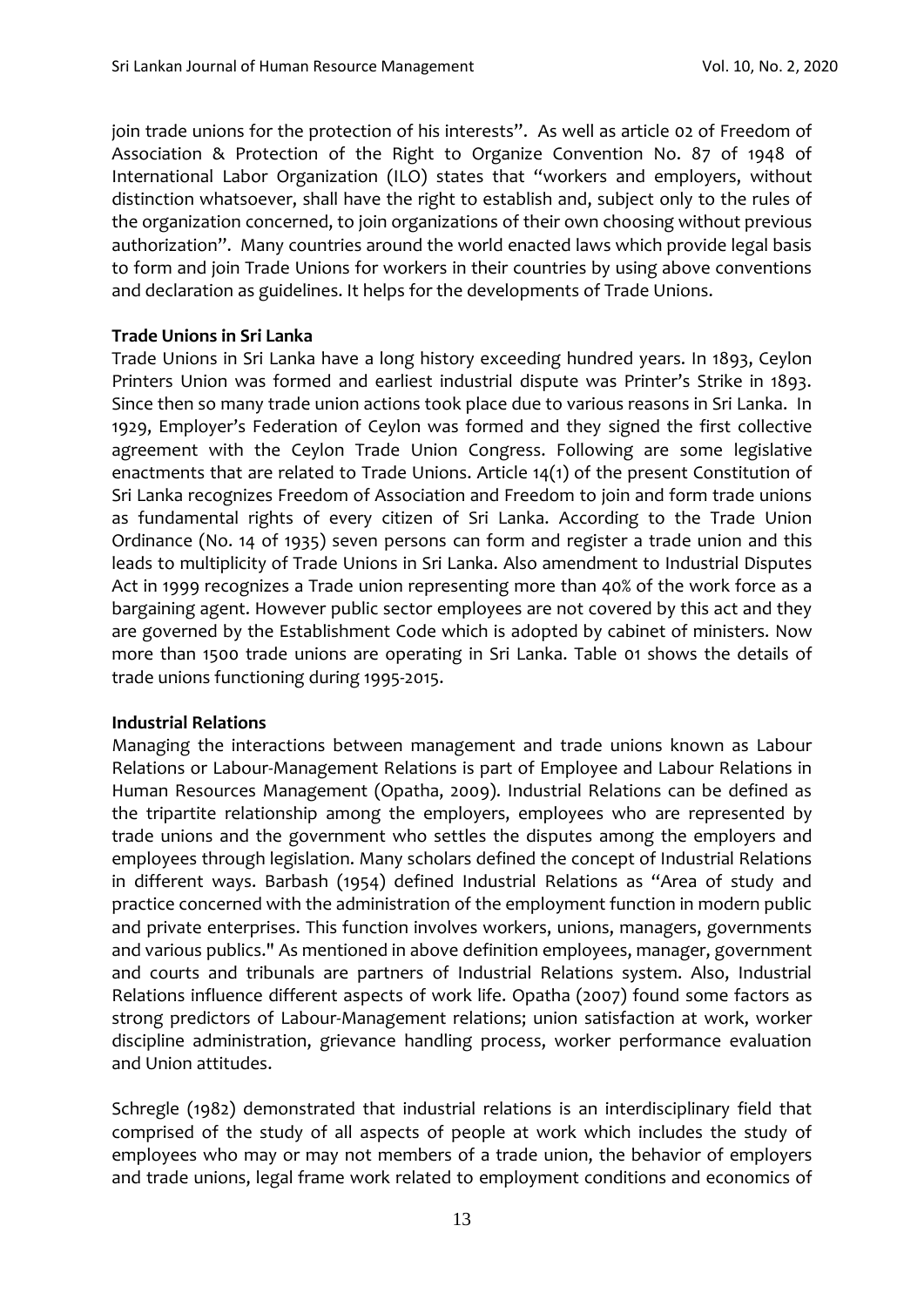employment problems. He further stated that Industrial Relations integrated into some other disciplines such as Law, Economics, Politics, and Behavioral Science. Gluek (1974) explained Industrial Relations as "A labour relation is a continuous relationship between a defined group of employees represented by a Union or association and an employer". The relationship includes the negotiation of a written contract concerning wages, hours, and other conditions of employment and interpretation & administration of this contract cover its period of coverage. Human relations are very important in Industrial Relations. Richardson (2003) defined Industrial Relations from the perspective of human relationships. He defined Industrial Relations as the art of living together for the production purposes and parties can learn this art by acquiring the skills of adjustment while working together. Figure 1 shows the main stake holders of Industrial Relations.



#### **Figure 1: Industrial Relations System**

Source[: www.Naukrihub.com](http://www.naukrihub.com/)

#### **Industrial Disputes**

Industrial dispute defined in the Industrial Disputes Act (No. 43 of 1950) as follows; "Industrial Dispute means any dispute or difference between an Employer and workmen or between employers and workmen or between Workmen and workmen connected with the employment or non-employment, or the terms of employment or with the conditions of labor or the termination of services, or the re-instatement in service, of any person and for the purpose of this definition "workmen" includes trade union consisting of workmen." Court held in the case of Apothecaries Co.Ltd vs. Wijesuriya (70NLR 481) that above definition falls into three parts; the fact of the dispute, parties to the dispute and subject matter of the dispute. However all the disputes that occur between the employers and employees don't consider as Industrial Disputes. Hewagama and Gamage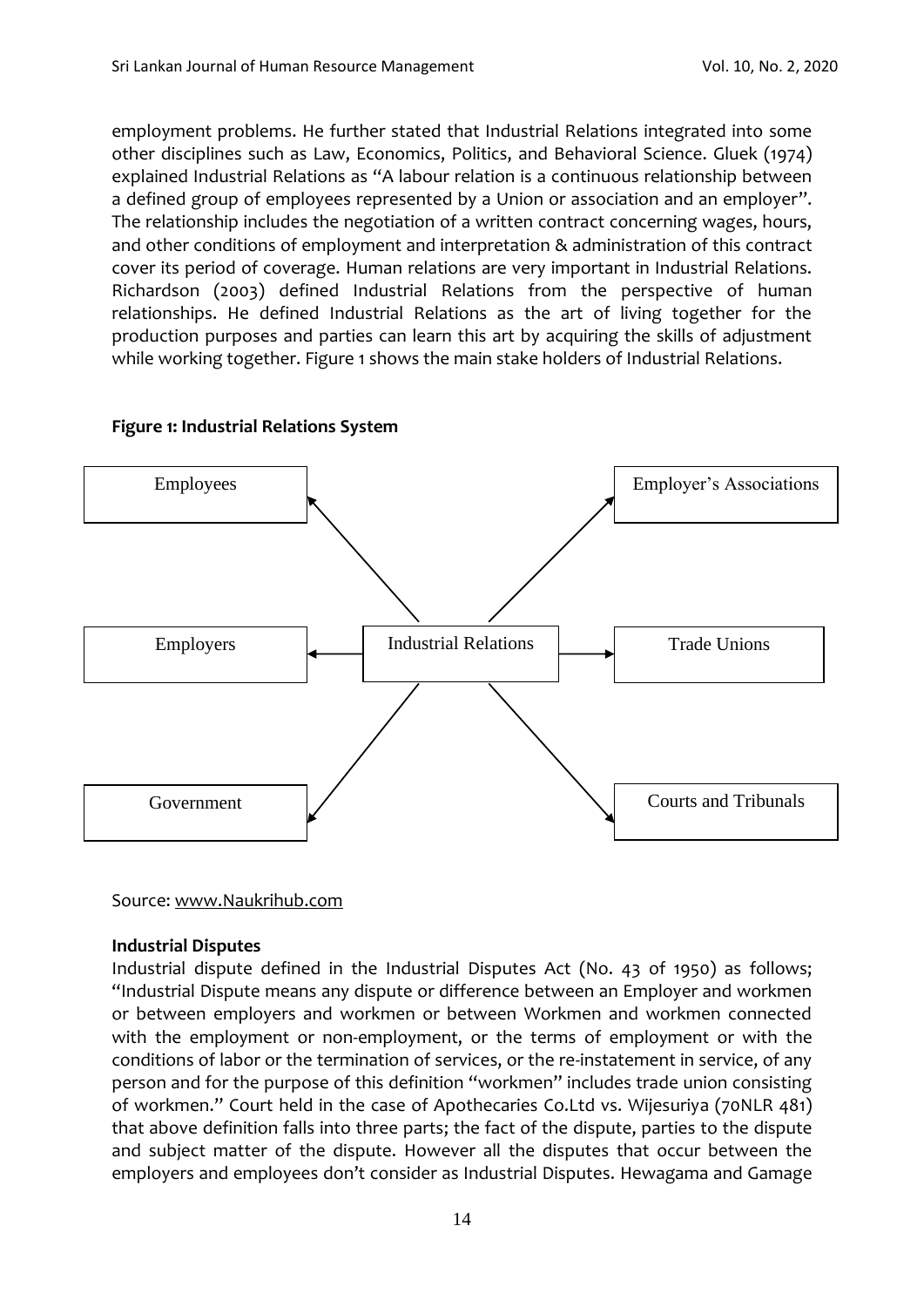(2011) found that harmonious industrial relations climate is a very important factor for existence of dual commitment, which is created by organizational commitment and trade union commitment.

#### **Illegal Trade Union Actions**

Trade union actions highly affect to the economy of any country. Therefore some unfair trade union actions are prohibited by Law. Labor Laws of Sri Lanka stated some situations where trade union actions are illegal. Some of those are mentioned below; According to the section 32 of the Industrial Disputes act, it is illegal to commence, or continue, or participate in, or do any act in furtherance of, any strike in connexion with any industrial disputes in any essential industry which is declared by the Minister of Labour without giving prior notice at least 21 days before the commencement of strike. According to the section 40 of the Industrial Disputes Act, it is a punishable offence to commence, continue and participate in or to any act in furtherance of a lock-out or strike in any industry after an industrial dispute has been referred for the settlement to an Industrial Court or for settlement by Arbitration. Also this section stated that it is a punishable offence to challenge any award given by such court or arbitrator or to change or cancel or alter the terms in a collective agreement or any strike in breach of a collective agreement. Also according to the Section 40 of the Industrial disputes act, it is a punishable offence to commence, or continue, or participate in, or do any act in furtherance of a strike while pending a settlement by Industrial Court or by an arbitrator in breach of a collective agreement. Amerasinghe (2009) emphasized that the courts upheld the right to strike in the private sector of Sri Lanka only subject to the restrictions in the Industrial Disputes Act.

#### **Industrial Disputes Resolution**

Industrial disputes interrupt the production of organizations and it affects to the economy of the country. Also when there is a shortage of essential products public suffer from it. Therefore it is very important to resolve industrial disputes in effective manner with a view to maintain industrial harmony and to ensure that production remains uninterrupted. Best way to resolve industrial disputes between disputant parties is negotiate with each other and come into a settlement. This method to resolve industrial disputes is not possible sometimes and in such situations government intervenes to resolve industrial disputes. Government has set up a legal mechanism to resolve industrial disputes. Industrial Disputes act (No. 43 of 1950) of Sri Lanka contained a mechanism to resolve industrial disputes. It stated some different method to resolve Industrial disputes; Collective agreements, Conciliation, and Arbitration.

#### **Collective Bargaining and Collective Agreements**

Collective Bargaining is the most peaceful method to resolve industrial disputes. Convention No.154 of International Labor Organization (ILO) defined Collective Bargaining as "all negotiations which take place between an employer, a group of employers or one or more employers' organizations, on the one hand, and one or more workers' organizations, on the other, for: (a) determining working conditions and terms of employment; and/or (b) regulating relations between employers and workers; and/or (c) regulating relations between employers or their organizations and a workers' organization or workers' organizations." Collective Bargaining operates at three levels;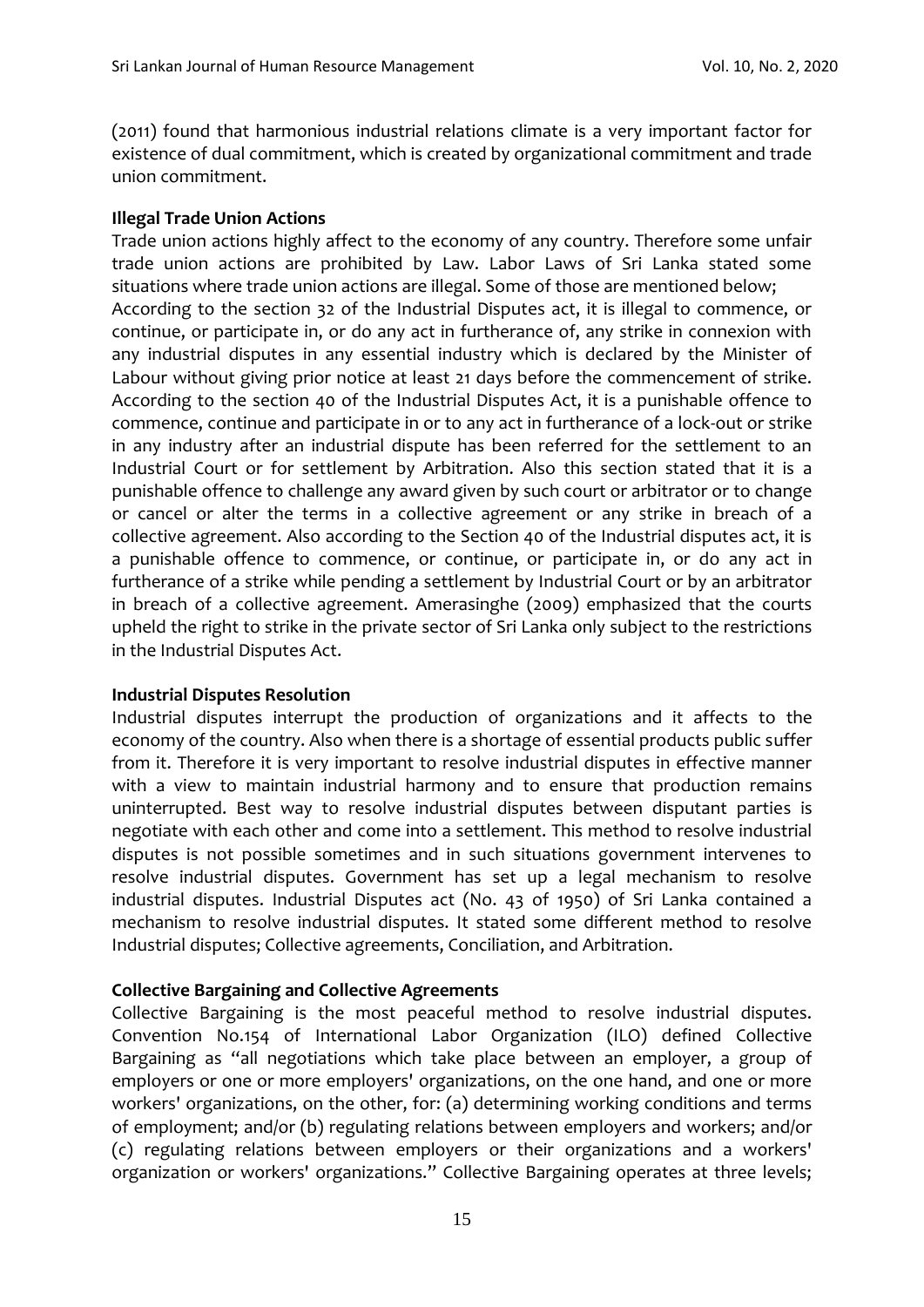National Level, Industrial Level, and Organizational Level. Trade unions used Collective Bargaining as a method to improve the terms and conditions of their members. It usually bi-partite between employers and trade unions and state intervenes when there are disagreements.

In the process of Collective Bargaining, both parties negotiate with each other about the issues. They express their interest, bargain and make suggestions during the negotiation. At the end of the negotiation both parties come in to a settlement and make a collective agreement. Industrial Disputes Act (No. 43 of 1950) defined collective agreement as "which is between -any employer or employers, and any workmen or any trade union or trade unions consisting of workmen, and which relates to the terms and conditions of employment of any workman, or to the privileges, rights or duties of any employer or employers or any workmen or any trade union or trade unions consisting of workmen, or to the manner of settlement of any industrial dispute".

There are some conventions and recommendations which are adopted by the international labour conference which are related to Collective Bargaining such as;

- Freedom of Association & Protection of the right to organize convention No. 87 of 1948
- Right to Organize and Collective Bargaining convention No. 98 of 1949 (Sri Lankan government ratified this convention in 1992)
- Promotion of Collective Bargaining convention No. 154
- Recommendation No. 163 concerning promotion of Collective Bargaining.

Employers' Federation of Ceylon was formed in late 1920's and they signed the first collective agreement with the Ceylon Trade Union Congress. Following are some legislative enactments that related to Collective Bargaining in Sri Lanka.

➢ Trade Union Ordinance No. 14 of 1935 recognizes the right to organize and Collective Bargaining

➢ Industrial Disputes Act No. 43 of 1950 provides legal basis for Collective Bargaining and to collective agreements. Amendment to the Industrial Disputes Act in 1999, provides recognition for trade unions which have membership more than 40% of the work force as a bargaining agent.

 $\triangleright$  Article 14(1) (c) of the Constitution of Sri Lanka recognizes the right to Association.

#### **Conciliation**

This is another method to resolve industrial disputes. In the conciliation, there is a friendly intervention of a neutral person and he helps the disputant parties to come to a settlement in a peaceful manner. If disputant parties come to a settlement, then memorandum of settlement is set up and both parties should sign it. Then both parties are bound by it. ILO convention No. 92 on Conciliation, states that "Voluntary conciliation machinery, appropriate to national conditions should be made available to assist in the prevention and settlement of industrial disputes between employer and worker". Two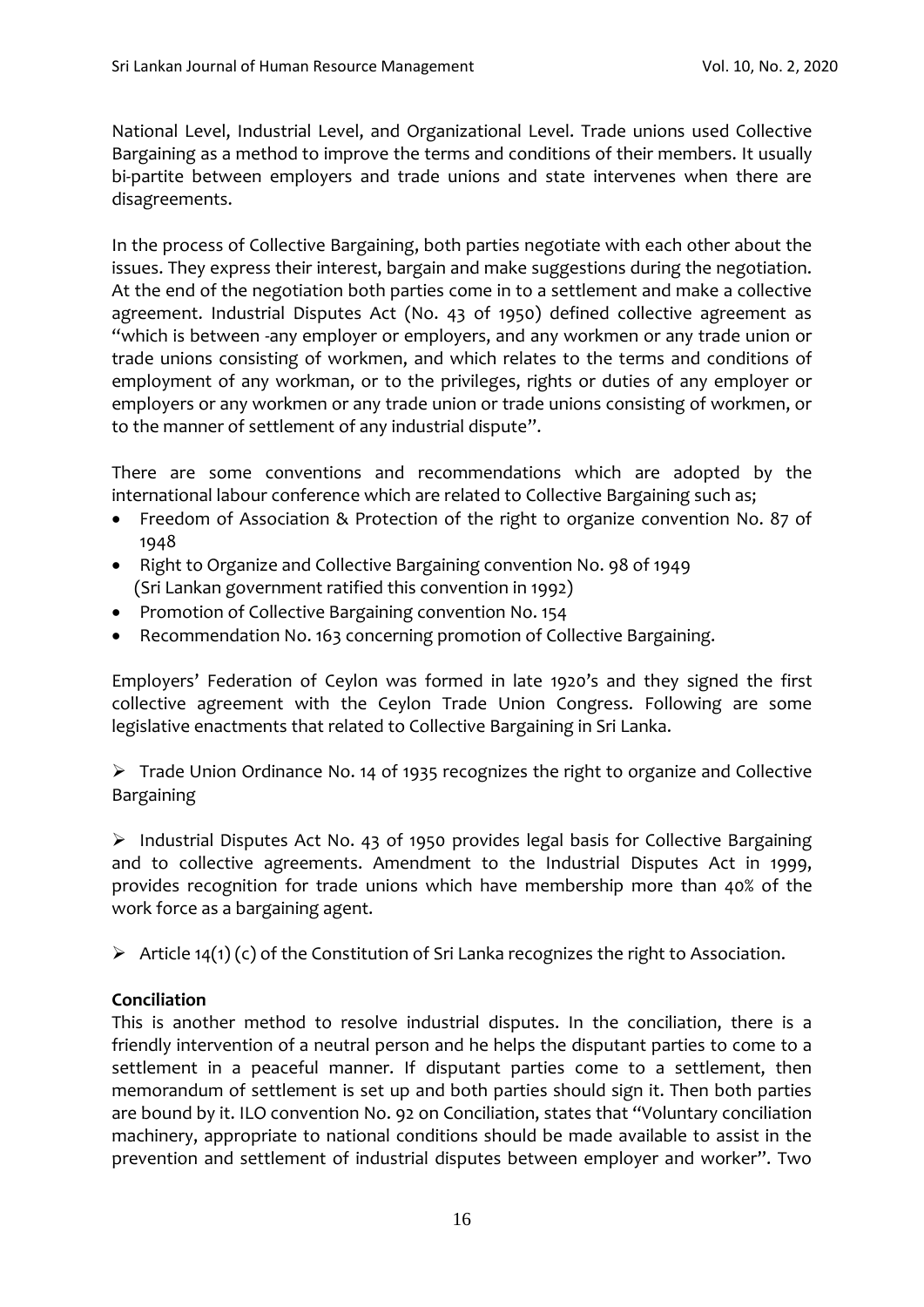types of Conciliation procedures are mentioned in the Industrial Disputes Act (No. 43 of 1950). Those are Conciliation and Conciliation by authorized officer.

#### **Arbitration**

Industrial Disputes Act (No. 43 of 1950) stated two types of arbitration; voluntary arbitration and compulsory arbitration. According to the section 3(d) of the Industrial disputes Act, when disputant parties consent to the arbitration, commissioner of Labor is empowered to handle voluntary arbitration. When disputant parties don't consent to the arbitration, section 4(1) of the Industrial disputes Act (No. 43 of 1950) empowered Minister of Labor to refer disputes for compulsory arbitration.

#### **Industrial Courts**

The President of Sri Lanka empowered to appoint panel not less than five persons to the industrial court time to time. According to the section 4(2) of the Industrial disputes Act, the Minister of Labor empowered to refer any industrial dispute to industrial court for the settlement. Parties are bound by the orders of Industrial Courts.

#### **Labor Tribunals**

Labor Tribunals established in Sri Lanka in 1957, by an amendment to the Industrial Disputes act (No. 43 of 1950). Any employee in any workplace other than in public sector, whose service has been terminated, can apply Labor Tribunals for get relief. However any person cannot go behind Labor Tribunals while being employed. Trade Unions also can apply to a Labor Tribunal behalf of its member who has been terminated.

As well as according to the section 3(d) of the Industrial Disputes Act, Commissioner of Labor can refer Industrial Disputes to Labor Tribunal. Application to a Labor Tribunal should be made within 6 months of the termination of service of an employee. This method of Industrial Disputes resolution is save time and money of the employees. Table 02 and Figure 04 show some details about Industrial Disputes that took place in Sri Lanka, number of cases resolved and referred to arbitration in years 1995-2015.

#### **Impact of Trade Union actions on Productivity**

Many researchers found that trade union actions adversely affect to the productivity of the organization. We can understand the negative impact of trade union actions by assessing the number of man- days lost. Institute of Public Affairs of Australia (2008) stated that "The best, and most obvious, measure of the magnitude of industrial dispute is the number of man-days lost as a result of those disputes. This is obtained by the simple device of multiplying the number of workers affected by the number of days each man or woman is out of work as a consequence of a Strike or Lock-out".

According to Australian Bureau of Statistics [\(www.abs.gov.au\)](http://www.abs.gov.au/), due to various kinds of institutional, legislative and economic changes number of trade union disputes in Australia declined during the period of 1987-2007 and as a result of it number of working days lost declined and it affected positively to the Australian Economy. Figure 2 shows details about it.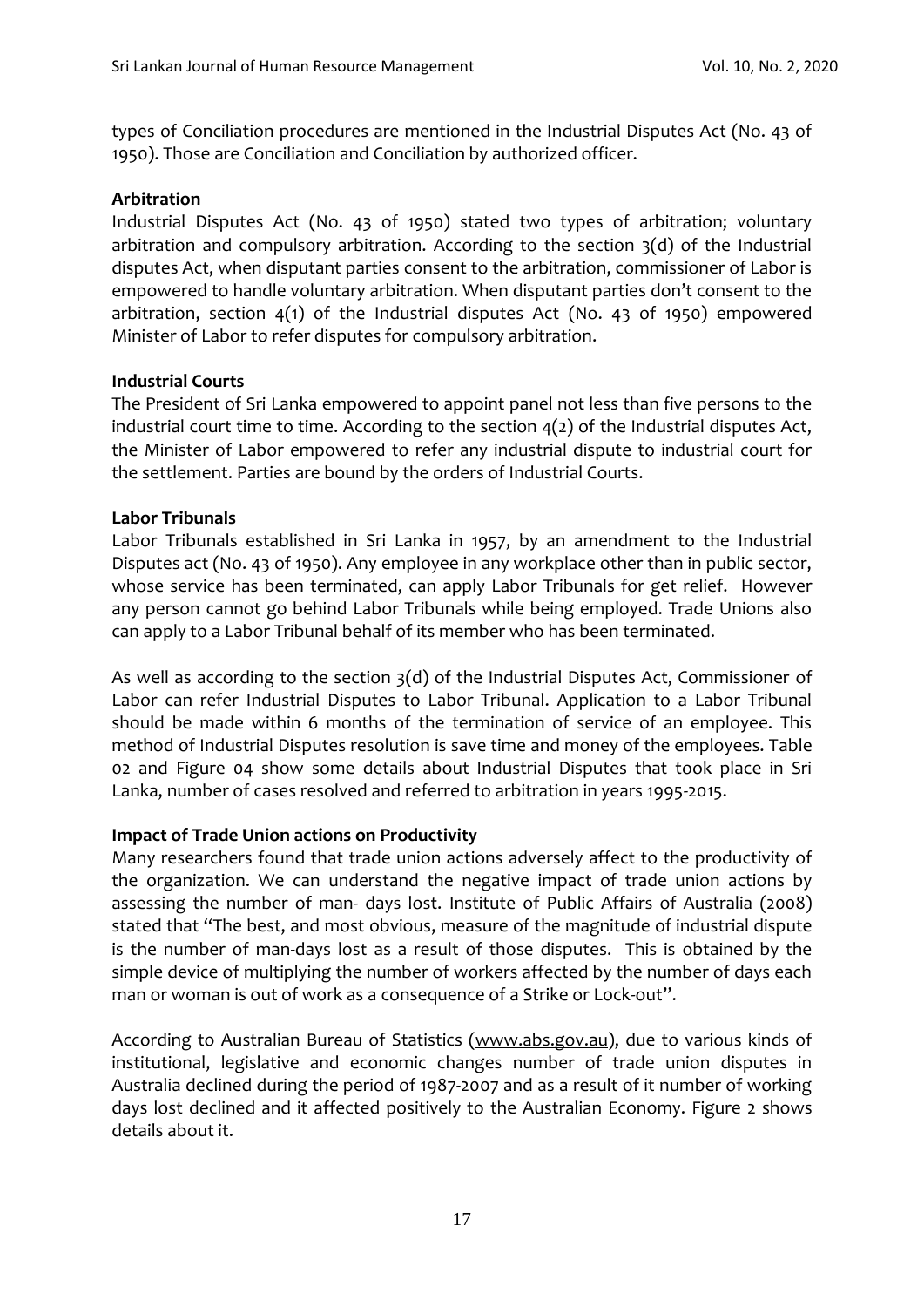



Research article of Menon and Sanyal (2004) identified that "labor unrest is endogenous across the states of India, and has a strong negative impact on foreign investment". Owoye (1993) stated that "resource under utilization due to strike activity would cause low rates of growth in productivity, and as output and export decline, the ability to secure healthy balance of payment would be jeopardized". The study of Owoye also shows that savings, industrial disputes in Nigeria have negative effects on export oriented growth and capital formation.

When industrial disputes occur in the organization, it may interrupt the production of the firm and it may help its competitors to enhance their market share and improve their profitability for a short period of time. Researches Fusco and Fuess (1991) identified that Strikes in some firms in the airline industry of America impact positively for the share price of other airline companies. Mcdonald and Bloch (1999) found that Strike at competing organizations has a statistically significant positive impact on organization's profit margins, but the magnitude of the impact depends on firm's market share and on the degree of concentration that characterizes the industry that organization located. Sometimes when there is an economic crisis, although employees need to increase their wages and benefits, they don't try to engage with trade union actions, because employers in such situations intend to do lay-offs and retrenchments to overcome from financial difficulties and employees consider job security is more important. In the study by Charoenloet, Ativanichayapong and Wanabiboon (2003) indicated that after the economic crisis in Thailand in 1997, number of Strikes decreased and number of Lock-outs increased significantly. Therefore in such economic crisis adversely affect to the bargaining power of trade unions.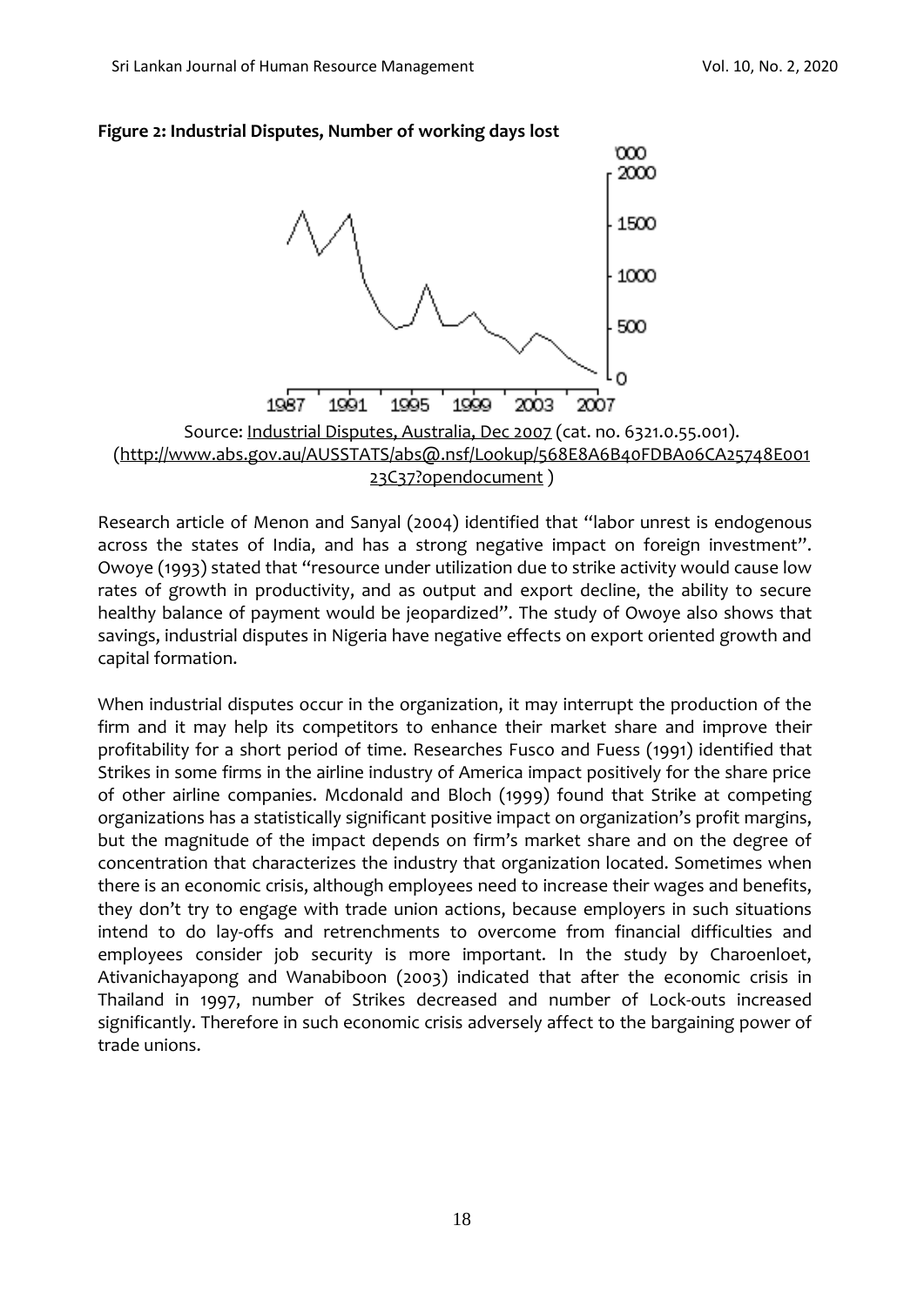# **Findings**

Many trade union actions occurred due to various reasons in the recent past in Sri Lanka. Large number of man-days lost due to these trade union actions. Table 1 and Figure 3 demonstrate information about strikes, and man-days lost as results in the years 1995- 2015.

#### **Table 1: Trade Unions 1995-2015**

| Year | of Unions<br>No.<br>registered<br>during the year | <b>No. of Unions</b><br>cancelled and<br>dissolved during the<br>year | <b>No. of Unions</b><br><b>Functioning</b><br>at the end of<br>the year | <b>Total</b><br>Membership |
|------|---------------------------------------------------|-----------------------------------------------------------------------|-------------------------------------------------------------------------|----------------------------|
| 1995 | 243                                               | 110                                                                   | 1,364                                                                   | 1,441,149                  |
| 1996 | 101                                               | 37                                                                    | 1,428                                                                   | 1,264,641                  |
| 1997 | 136                                               | 96                                                                    | 1,465                                                                   | 883,107                    |
| 1998 | 111                                               | 14                                                                    | 1,581                                                                   | 799,821                    |
| 1999 | 70                                                | 120                                                                   | 1,532                                                                   | 693,513                    |
| 2000 | 186                                               | 130                                                                   | 1,588                                                                   | 1,000,104                  |
| 2001 | 147                                               | 155                                                                   | 1,580                                                                   | 433,162                    |
| 2002 | 154                                               | 198                                                                   | 1,513                                                                   | 640,673                    |
| 2003 | 140                                               | 130                                                                   | 1,523                                                                   | 413,485                    |
| 2004 | 172                                               | 55                                                                    | 1,593                                                                   | 583,323                    |
| 2005 | 129                                               | 11                                                                    | 1,735                                                                   | 385,466                    |
| 2006 | 113                                               | 48                                                                    | 1,800                                                                   | 285,014                    |
| 2007 | 108                                               | 30                                                                    | 1854                                                                    | 195,037                    |
| 2008 | 99                                                | 20                                                                    | 1933                                                                    | 765,404                    |
| 2009 | 117                                               | 55                                                                    | 2019                                                                    | 322,472                    |
| 2010 | 107                                               | 106                                                                   | 2020                                                                    | 765,404                    |
| 2011 | 84                                                | 45                                                                    | 2059                                                                    | 1042,016                   |
| 2012 | 114                                               | $\overline{2}$                                                        | 2171                                                                    | 401,171                    |
| 2013 | 108                                               | 114                                                                   | 2165                                                                    | 421,322                    |
| 2014 | 125                                               | 255                                                                   | 2035                                                                    | 393,819                    |
| 2015 | 181                                               | 315                                                                   | 1903                                                                    | 635,085                    |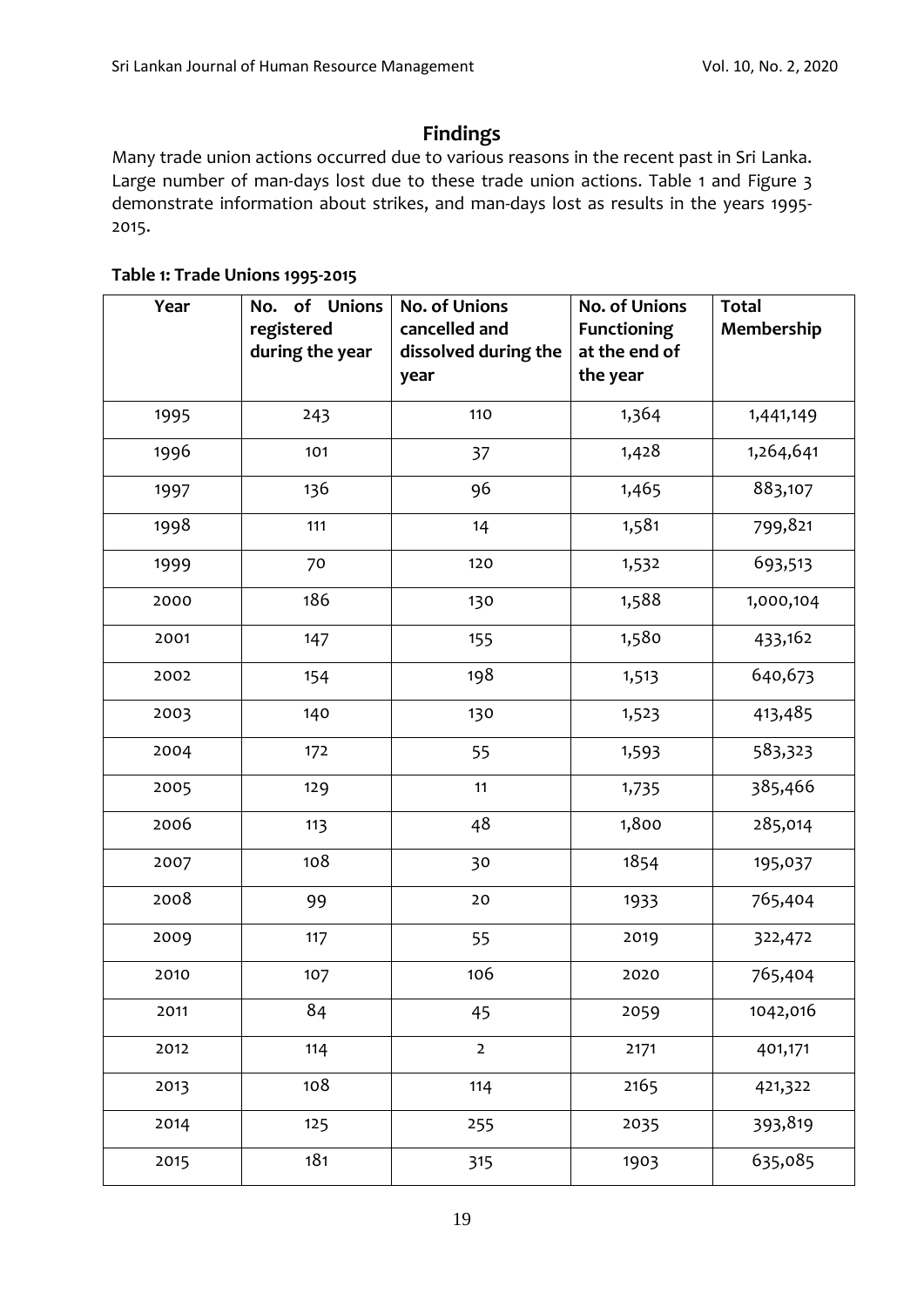**Note:** Fluctuation in total membership is due to poor reporting by the unions. **Source**: Department of Labour



**Figure 3: Number of Trade Unions functioning at the end of the year from 1995-2015**

Source: Labour Department of Sri Lanka

Table 1 and figure 3 show that according to the statistics of Labour Department of Sri Lanka, number of trade unions that are functioning at the end of each year increased gradually from 1995-2012 and it decreased a bit from 2012-2015. Also Table 1 demonstrates that except in 1999, 2008 and 2011, more than 100 trade unions were registered on annual basis from 1995-2015. As well as Table 01 indicates that 684 trade unions were cancelled and dissolved from 2013-2015 it affected to decrease the number of trade unions that are functioning at the end of each year in that period. Also Table 1 shows that there is a fluctuation of total membership at the end of the years and according to the Labour Department of Sri Lanka, it was due to the poor reporting by the trade unions. Ranaraja (2013) demonstrated that some trade unions haven't submitted their annual statements with their membership information in many occasions, although it is required to do so according to the Trade Union Ordinance.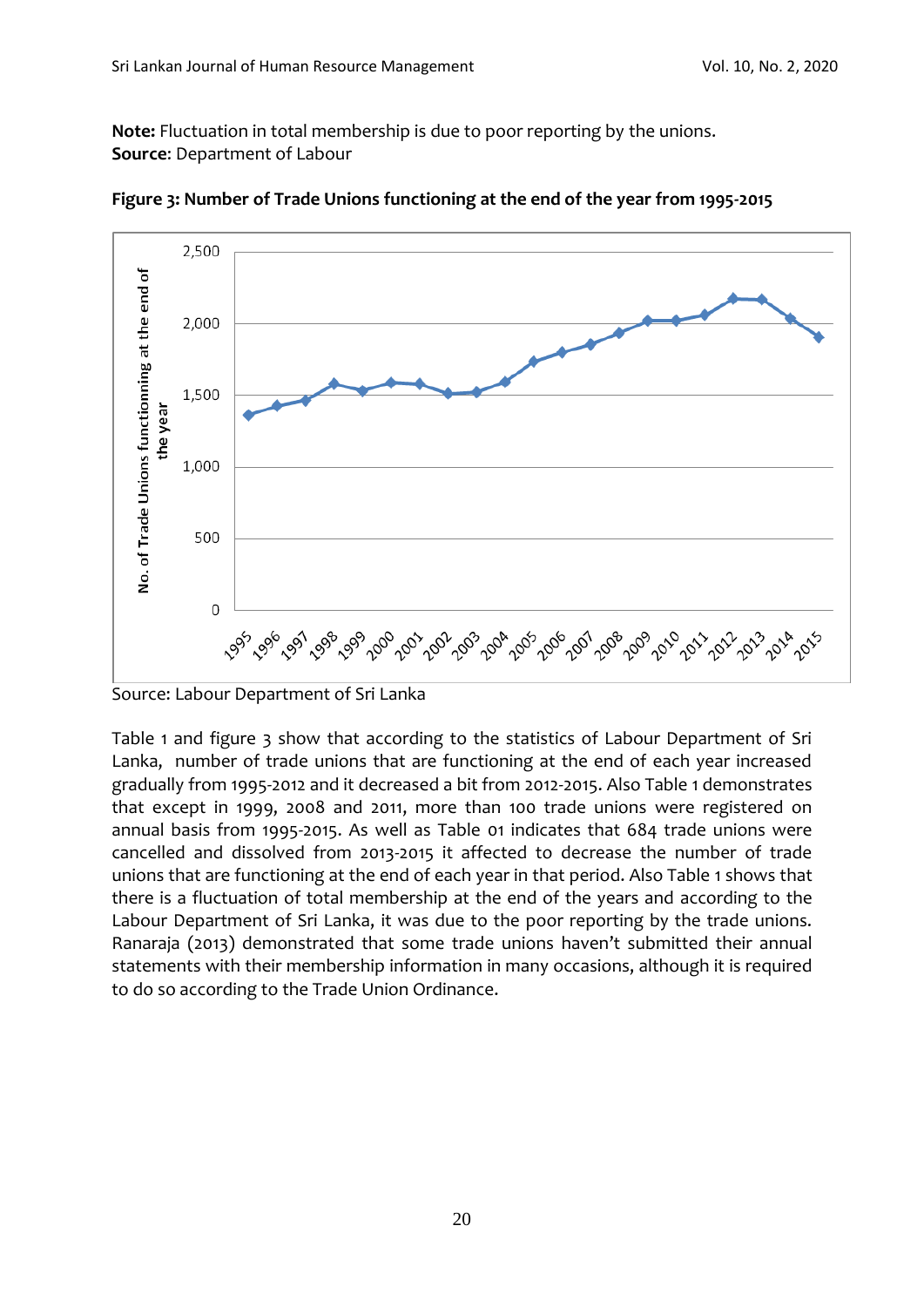| Year | No. of            | No. of Cases   | No. of cases            | <b>Amount Recovered</b>   |
|------|-------------------|----------------|-------------------------|---------------------------|
|      | <b>Complaints</b> | <b>Settled</b> | Referred<br>Arbitration | by<br>Settlement(Rs.'000) |
| 1995 | 14,510            | 14,084         | 66                      | 24,677.3                  |
| 1996 | 11,508            | 11,054         | 41                      | 28,057.5                  |
| 1997 | 12,106            | 14,542         | 61                      | 15,674.9                  |
| 1998 | 12,819            | 14,265         | 46                      | 121,599.1                 |
| 1999 | 13,326            | 13,629         | 72                      | 158,346.4                 |
| 2000 | 11,976            | 13,096         | 50                      | 128,858.7                 |
| 2001 | 12,638            | 13,706         | 72                      | 138,307.0                 |
| 2002 | 12,289            | 14,847         | 69                      | 180,072.3                 |
| 2003 | 12,034            | 11,981         | 53                      | 93,069.9                  |
| 2004 | 9,024             | 979            | 665                     | 101,308.8                 |
| 2005 | 8,105             | 8,519          | 52                      | 273,222.1                 |
| 2006 | 8,470             | 8,819          | 38                      | 763,784.4                 |
| 2007 | 5849              | 5683           | 32                      | 2,323,171.83              |
| 2008 | 5596              | 5162           | 32                      | 1,466,227.40              |
| 2009 | 4653              | 4294           | 59                      | 925,687.57                |
| 2010 | 3948              | 3462           | 24                      | 612,212.66                |
| 2011 | 3756              | 3384           | 59                      | 568,000.52                |
| 2012 | 3702              | 3695           | 43                      | 412,275.00                |
| 2013 | 3301              | 3129           | 49                      | 97,996,662.43             |
| 2014 | 2602              | 2589           | 53                      | 37,895,427.89             |
| 2015 | 1861              | 1758           | 28                      | 30,011,736.93             |
| 2016 | 2155              | 1881           |                         | 41,753,492.00             |

**Table 2: Industrial Disputes 1995-2015**

Source: Labour Department of Sri Lanka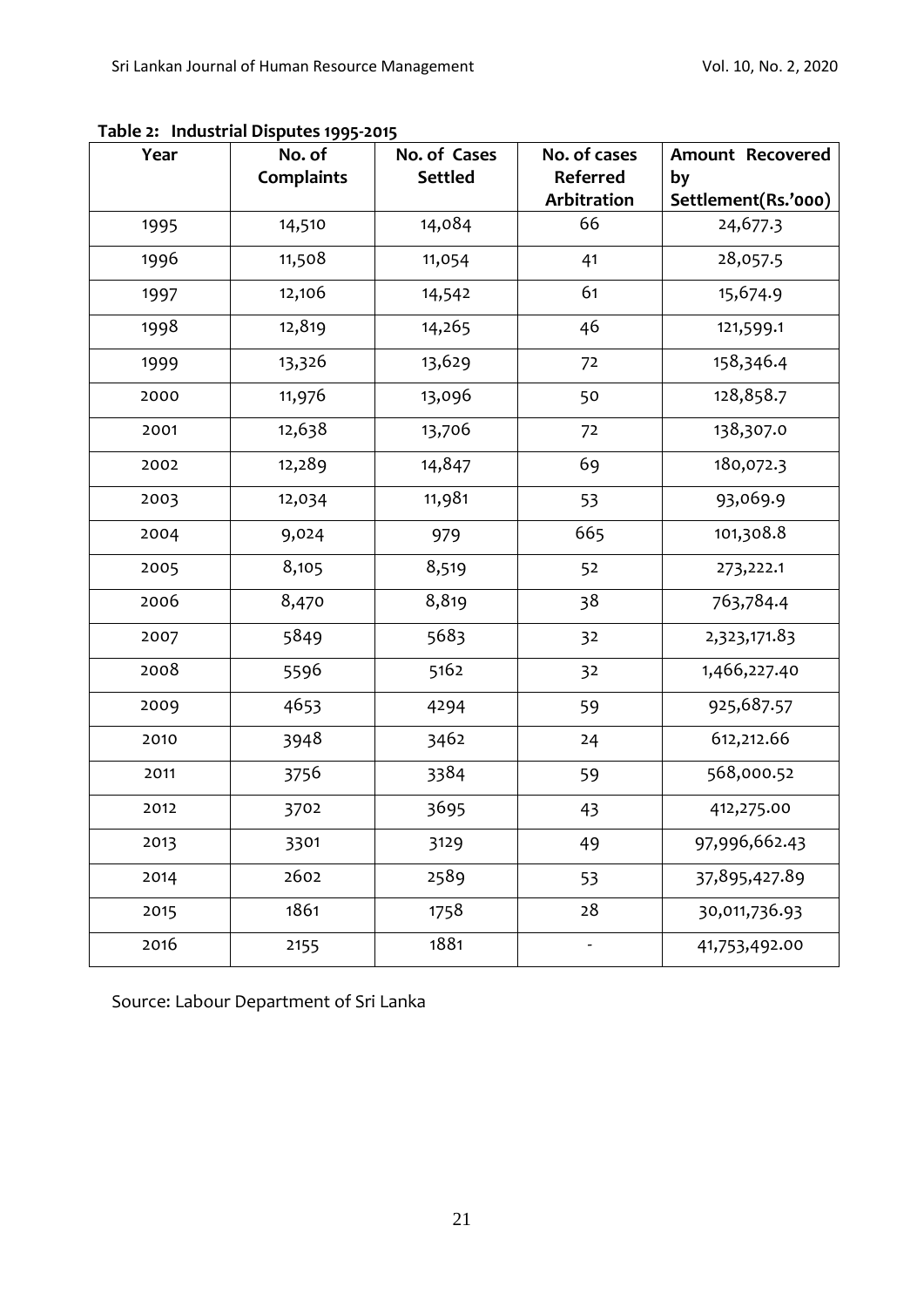

**Figure 4: Number of complaints on Industrial Disputes from 1995-2015**

Source: Labour Department of Sri Lanka

Table 2 and Figure 4 demonstrate the information on number of complaints reported regarding industrial disputes from 1995 to 2015. According to Table 2 and Figure 4, number of complaints on annual basis was decreased gradually from 1995 to 2015. Also Table 2 shows that thousands of industrial disputes were settled during the same period and millions of money recovered by those settlements.

| <b>Total</b> |             |                         |               |  |  |  |
|--------------|-------------|-------------------------|---------------|--|--|--|
| Year         | Strikes (1) | <b>Workers Involved</b> | Man-days Lost |  |  |  |
| 1995         | 183         | 63,373                  | 293,519       |  |  |  |
| 1996         | 224         | 75,197                  | 388,917       |  |  |  |
| 1997         | 156         | 57,632                  | 325,477       |  |  |  |
| 1998         | 122         | 44,343                  | 265,145       |  |  |  |
| 1999         | 125         | 42,346                  | 304,246       |  |  |  |
| 2000         | 87          | 25,858                  | 64,481        |  |  |  |
| 2001         | 92          | 42,344                  | 69,997        |  |  |  |
| 2002         | 104         | 27,717                  | 70,350        |  |  |  |
| 2003         | 98          | 42,561                  | 87,172        |  |  |  |
| 2004         | 90          | 33,346                  | 81,100        |  |  |  |

**Table 3: Strikes, Workers involvement & Man days lost 1995-2015**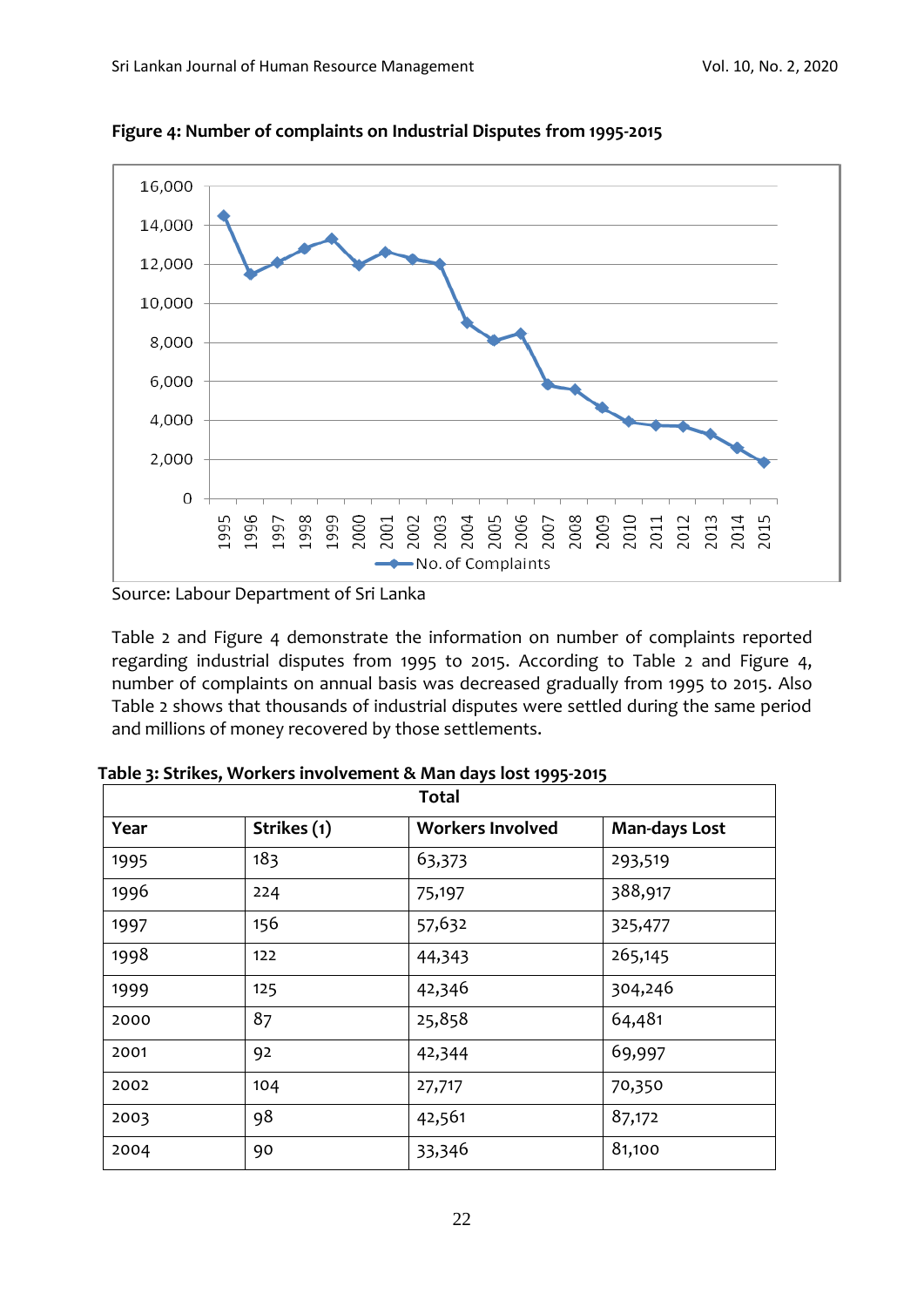| 2005 | 57 | 53,565  | 158,352   |
|------|----|---------|-----------|
| 2006 | 52 | 209,604 | 4,895,148 |
| 2007 | 25 | 7,547   | 39,237    |
| 2008 | 51 | 37,931  | 65,655    |
| 2009 | 08 | 5,320   | 7,665     |
| 2010 | 15 | 5,108   | 25,071    |
| 2011 | 21 | 6,455   | 25,420    |
| 2012 | 34 | 9,904   | 35,817    |
| 2013 | 40 | 11,119  | 80,417    |
| 2014 | 38 | 6,451   | 37,323    |
| 2015 | 51 | 14,915  | 82,294    |

Source: Labour Department of Sri Lanka

#### **Figure 5: Number of strikes on annual basis from 1995-2015**



Source: Labour Department of Sri Lanka

Table 3 and Figure 5 indicate that thousands of workers engaged with hundreds of strikes in different industries during the period of 1995-2015 and as a result of it millions of man-days lost for the organizations. In the year 2006 marked the highest lost of man days during the period and it badly affected to the productivity of organizations. Also Table 3 and Figure 5 show that number of strikes decreased gradually from 1995-2009 and there is a slight increase of that from 2010-2015. As well as Table 3 demonstrates that employees' involvement in strikes decreased considerably during the period from 1995- 2009 and it gradually increased during the period 2010-2015.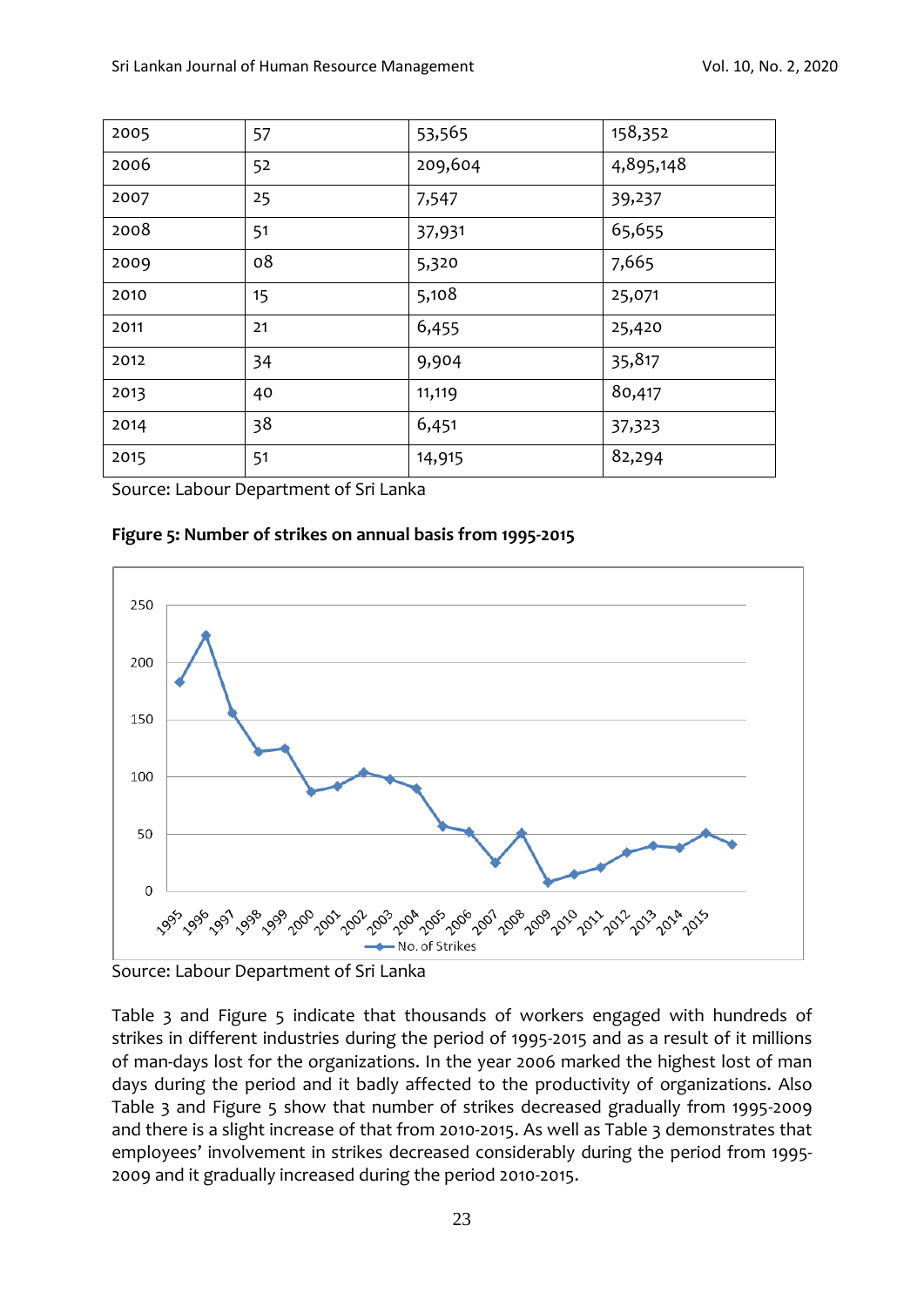# **Conclusion**

Trade Unions in Sri Lanka have a long History exceeding hundred years. The 1978 Constitution of Sri Lanka, and acts such as Industrial Disputes Act No. 43 of 1950 and Trade Union Ordinance (No. 14 of 1935) provide legal provisions to form and function of trade unions in Sri Lanka and to maintain industrial relations. Also ILO conventions and recommendations provide guidance to its member countries to enact and maintain domestic laws and regulations on industrial relations.

According to the statistics of Labour Department of Sri Lanka, more than 1500 Trade Unions are operating in Sri Lanka. Many industrial disputes occurred in the period of 1995-2015. Thousands of employees involved in those trade union actions and large amount of man days lost due them on annual basis during the period of 1995-2015. Therefore industrial disputes impact a lot in a negative way for the productivity of labour force in Sri Lanka and hence it affected badly for the economy of Sri Lanka during the period of 1995-2015.

## **References**

De Fusco, A. and Fuess, M. (1991), The Effects of Airline Strikes on Struck and Nonstruck Carriers, Online available from

<https://journals.sagepub.com/doi/10.1177/001979399104400210>

- Armstrong, M. (2006), *A Handbook of Human Resource Management Practice*, 10th edn, London, United Kingdom: Kogan Page Limited.
- Aswathappa, K. (2003), *Human Resource and Personnel Management- Text and Cases*, New Delhi, India: Tata McGraw-Hill Publishing Company Limited.
- Australian Bureau of Statistics, (2008), Australian Social Trends, Online available from <https://www.abs.gov.au/AUSSTATS/abs@.nsf/Lookup/4102.0Chapter7302008>
- Charoenloet, V., Ativanichayapong, N., and Wanabiboon, P. (2003), *Impact of Trade Union Solidarity Support Organizations in Thailand 1993-2002*, Bangkok, Thailand: Political Economy Study Center, Chulalongkorn University.
- Department of Labour of Sri Lanka, Industrial Disputes Act (No. 43 of 1950), Online available from the state of the state of the state of the state of the state of the state of the state of the s

[http://www.labourdept.gov.lk/images/PDF\\_upload/chapter01/2\\_idustrial\\_disputes](http://www.labourdept.gov.lk/images/PDF_upload/chapter01/2_idustrial_disputes_actii.pdf) [\\_actii.pdf](http://www.labourdept.gov.lk/images/PDF_upload/chapter01/2_idustrial_disputes_actii.pdf)

- Department of Labour of Sri Lanka, Statistics, Online available from [http://www.labourdept.gov.lk/index.php?option=com\\_content&view=article&id=1](http://www.labourdept.gov.lk/index.php?option=com_content&view=article&id=129&Itemid=87&lang=en) [29&Itemid=87&lang=en](http://www.labourdept.gov.lk/index.php?option=com_content&view=article&id=129&Itemid=87&lang=en)
- Department of Labour of Sri Lanka, Trade Unions Ordinance No.14 of 1935, Online available from [http://www.labourdept.gov.lk/images/PDF\\_upload/chapter01/4\\_trade\\_unions\\_ord](http://www.labourdept.gov.lk/images/PDF_upload/chapter01/4_trade_unions_ordinancei.pdf)

[inancei.pdf](http://www.labourdept.gov.lk/images/PDF_upload/chapter01/4_trade_unions_ordinancei.pdf)

Dessler, G. (2005), *Human Resource Management*, 10<sup>th</sup> ed, New Jercy: Printice-Hall, Inc.

Amerasinghe, F. (2009), Current status and evolution of Industrial Relations in Sri Lanka, Online available from [https://www.ilo.org/wcmsp5/groups/public/@asia/@ro](https://www.ilo.org/wcmsp5/groups/public/@asia/@ro-bangkok/@sro-new_delhi/documents/publication/wcms_123323.pdf)[bangkok/@sro-new\\_delhi/documents/publication/wcms\\_123323.pdf](https://www.ilo.org/wcmsp5/groups/public/@asia/@ro-bangkok/@sro-new_delhi/documents/publication/wcms_123323.pdf)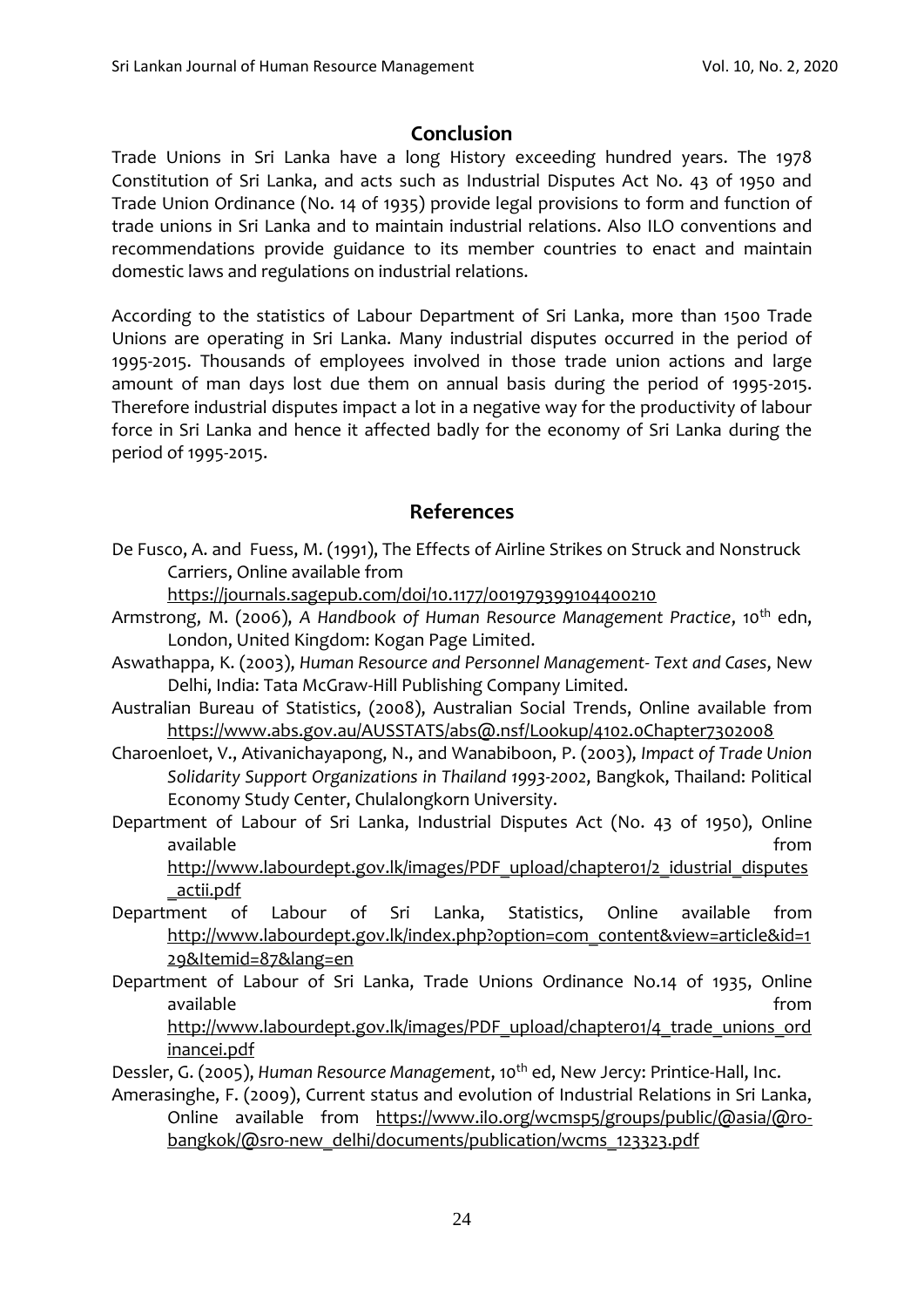- Flanders, A. (1970), Management and Union, *The Theory and Reform of Industrial Relations*, London, United Kingdom: Faber and Faber.
- Freeman, B. and Medoff, L. (1984), *What do unions do?*, New York, United States: Basic Books.
- Gluek, F. (1974), *Personnel: a diagnostic approach*, Dallas, United States: Business Publications.
- Hewagama,V. and Gamage,N. (2011), The impact of Industrial Relations Climate on Dual Commitment and Intention to Quit: Evidence from food and beverages industry, *Proceedings of 8th International Conference on Business Management*, Faculty of Management Studies and Commerce, University of Jayewardenepura, Sri Lanka, Online available from<http://journals.sjp.ac.lk/index.php/icbm/article/view/258>
- Institute of Public Affairs, Industrial Disputes- Australia and Overseas, Online available from [https://ipa.org.au/wp-content/uploads/archive/1210549699\\_document\\_1-](https://ipa.org.au/wp-content/uploads/archive/1210549699_document_1-1_industrial-disputes.pdf) [1\\_industrial-disputes.pdf](https://ipa.org.au/wp-content/uploads/archive/1210549699_document_1-1_industrial-disputes.pdf)
- International Labour Organization, Collective Bargaining Convention No. 154 of 1981, Online available available controlled the from https://www.ilo.org/dyn/normlex/en/f?p=NORMLEXPUB:12100:0::NO::P12100\_ILO [CODE:C154](https://www.ilo.org/dyn/normlex/en/f?p=NORMLEXPUB:12100:0::NO::P12100_ILO_CODE:C154)
- International Labour Organization, Freedom of Association & Protection of the Right to Organize Convention No. 87 of 1948, Online available from [https://www.ilo.org/dyn/normlex/en/f?p=NORMLEXPUB:12100:0::NO::P12100\\_INST](https://www.ilo.org/dyn/normlex/en/f?p=NORMLEXPUB:12100:0::NO::P12100_INSTRUMENT_ID:312232) [RUMENT\\_ID:312232](https://www.ilo.org/dyn/normlex/en/f?p=NORMLEXPUB:12100:0::NO::P12100_INSTRUMENT_ID:312232)
- International Labour Organization, Voluntary Conciliation and Arbitrary Recommendation No.92 of 1951, Online available from https://www.ilo.org/dyn/normlex/en/f?p=NORMLEXPUB:12100:0::NO::P12100\_ILO [CODE:R092](https://www.ilo.org/dyn/normlex/en/f?p=NORMLEXPUB:12100:0::NO::P12100_ILO_CODE:R092)
- Mondy, W. and Noe, M. (2005), *Human Resources Management*, 09<sup>th</sup> ed, New Jersey, United States: Pearson Prentice Hall.
- Menon, N. & P. Sanyal, (2004), Labor conflict and Foreign Investments: An Analysis of FDI in India, Online available from [https://papers.ssrn.com/sol3/papers.cfm?abstract\\_id=556710](https://papers.ssrn.com/sol3/papers.cfm?abstract_id=556710)
- Naukrihub.com, Industrial Relations, Online available from <http://www.naukrihub.com/industrialrelations>
- Owoyo, O. (1993), Industrial Disputes and Economic Development: The Case of Nigeria, Online available from<http://www.jed.or.kr/full-text/18-2/7.pdf>
- Opatha, H.H.D.N.P. (2007), An Empirical Investigation of Union-related Factors Contributing to Labour-Management Relationship in Manufacturing Firms in Sri Lanka, *Sri Lankan Journal of Human Resource Management*, Vol.01,No.01, pp.89–92. DOI:<http://doi.org/10.4038/sljhrm.v1i1.5113>
- Opatha, H.H.D.N.P. (2009), *Human Resources Management*, Colombo, Sri Lanka: Department of Human Resources Management, University of Sri Jayewardenepura.
- Richardson, J. (2003), *An introduction to the study of Industrial Relations*, London, United Kingdom: Taylor and Francis Group.
- Ranaraja, S. (2013), Emerging trends in employee participation in Sri Lanka, Online available from [https://www.ilo.org/wcmsp5/groups/public/---ed\\_dialogue/--](https://www.ilo.org/wcmsp5/groups/public/---ed_dialogue/---dialogue/documents/publication/wcms_206005.pdf) [dialogue/documents/publication/wcms\\_206005.pdf](https://www.ilo.org/wcmsp5/groups/public/---ed_dialogue/---dialogue/documents/publication/wcms_206005.pdf)